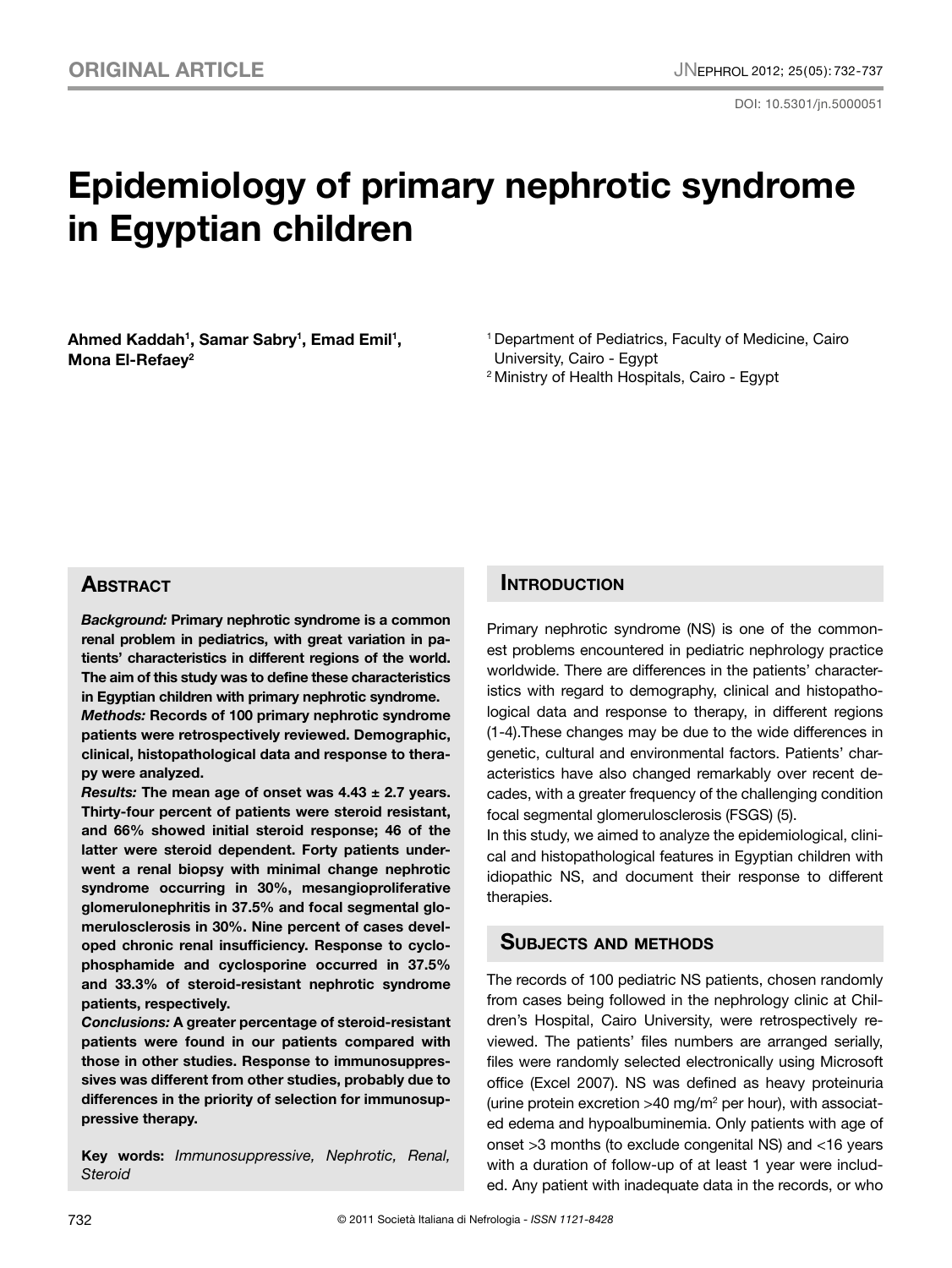dropped out during the follow-up period or had secondary NS (e.g., systemic lupus erythematosus) was excluded. Data obtained from files included demographic data, clinical and laboratory data, clinical diagnosis based on definitions according to the International Study of Kidney Disease in Children (ISKDC) (4), biopsy results (biopsies are performed free of charge in our hospital for any steroid-resistant NS [SRNS] or steroid-dependent NS [SDNS] patients who relapse on high doses of steroids, unless parents refuse to give consent), therapeutic data and renal outcome. Unfortunately, no genetic study was performed in our patients because the insurance system in Egypt does not support it, so it is not routinely done, as in some other countries

### **Statistical analysis**

All patient information was tabulated and processed using SPSS 14.0. For quantitative variables, means and medians (as a measure of central tendency), standard deviation, range and minimum and maximum (as measures of variability) were used. Frequency and percentage are presented for qualitative variables. Chi-square test and Fisher's exact test were used to estimate differences in qualitative variables.

# **Results**

The study included 74 males and 26 females with a male to female ratio of 3:1. Their age ranged from 4 to 21 years with a mean of  $9.84 \pm 3.9$  years. Age of onset ranged from 1 to 12 years with a mean of  $4.43 \pm 2.7$  years, while duration of illness ranged from 2 to 13 years with a mean of  $5.4 \pm 2.5$ years. Weight of patients at the time of study ranged from 14 to 80 kg with a mean of  $34.12 \pm 14.48$  kg. Height ranged from 88 to 170 cm with a mean of  $130.2 \pm 19.6$  cm. Body mass index (BMI) ranged from 11 to 33 with a mean of 19.6  $±$  4.2. Of these patients, 10 were below the 5th percentile, and 2 were above the 95th percentile for weight, while 17 patients were below the 5th percentile for height.

All patients were given prednisone at a dosage of 2 mg/kg per day as an initial therapy. Sixty-six patients showed initial response to steroids, and of them, 46 had SDNS, 19 were infrequent relapsers and 1 was a frequent relapser, while 34 patients had SRNS (Fig. 1). In our center, patients who fail to achieve remission after 8 weeks of corticosteroid treatment are defined as SRNS (4).

Regarding biopsies, 40 patients had a renal biopsy, 30 of them for SRNS, 8 of them for SDNS and 2 for initial age of presentation >12 years. Figure 2 shows the results of these biopsies.



**Fig. 1 - Clinical response after initial prednisone therapy. FRNS = frequently relapsing nephrotic syndrome; IRNS = infrequently relapsing nephrotic syndrome; SDNS = steroiddependent nephrotic syndrome; SRNS = steroid-resistant nephrotic syndrome.**



**Fig. 2 - Results of renal biopsies. FSGS = focal segmental glomerulosclerosis; MCNS = minimal change nephrotic syndrome; MesPGN = mesangioproliferative glomerulonephritis; MGN = membranous glomerulonephropathy.** 

Of the SRNS patients who underwent a renal biopsy, 6 (20%) had minimal change NS (MCNS), while 24 (80%) had non-MCNS (12 with mesangioproliferative glomerulonephritis [MesPGN], 11 with FSGS and 1 with membranous glomerulonephropathy [MGN]).

Nine patients (9%) developed chronic renal insufficiency (CRI); all of them had SRNS. Of these, 6 patients reached end-stage renal disease (ESRD). All CRI patients had non-MCNS (4 MesPGN, 4 FSGS and 1 MGN) (p=0.013, for MCNS vs. non-MCNS) (Tab. I).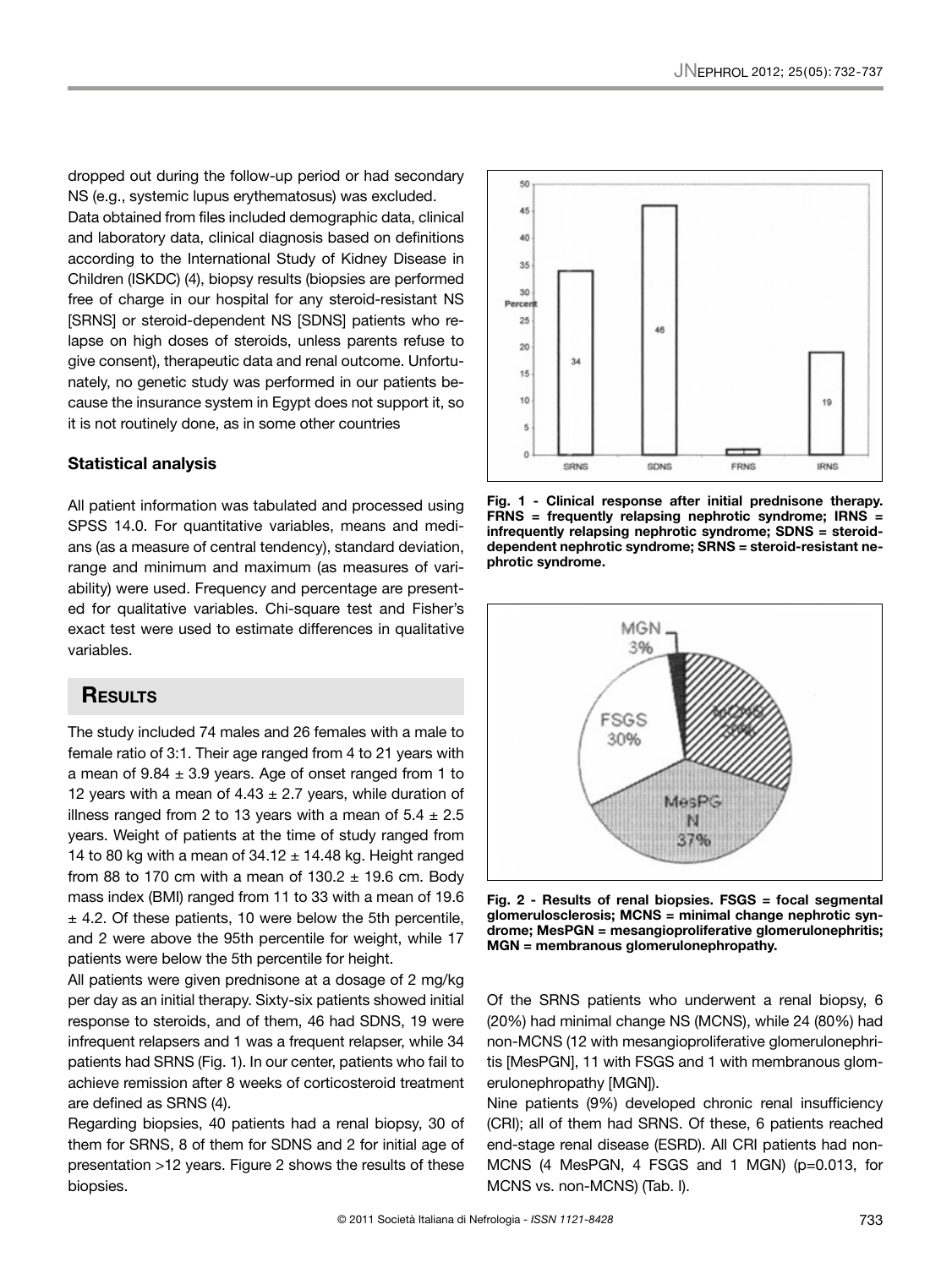| Pathology     | <b>CRI</b> |             |     | No CRI      | <b>Total</b> |               |
|---------------|------------|-------------|-----|-------------|--------------|---------------|
|               | No.        | $\%$        | No. | $\%$        | No.          | $\frac{0}{0}$ |
| <b>MCNS</b>   | $\pmb{0}$  | $\mathbf 0$ | 12  | 38.7        | 12           | 30            |
| Others        | 9          | 100         | 19  | 61.3        | 28           | 70            |
| <b>MesPGN</b> | 4          | 44.4        | 11  | 35.5        | 15           | 37.5          |
| <b>FSGS</b>   | 4          | 44.4        | 8   | 25.8        | 12           | 30            |
| <b>MGN</b>    | 1          | 11.1        | 0   | $\mathbf 0$ | ⊣            | 2.5           |
| Total         | 9          | 100         | 31  | 100         | 40           | 100           |

### **TABLE I** CHRONIC RENAL INSUFFICIENCY (CRI) BY PATHOLOGY

FSGS = focal segmental glomerulosclerosis; MCNS = minimal change nephrotic syndrome; MesPGN = mesangioproliferative glomerulonephritis; MGN = membranous glomerulonephropathy.

p=0.013, for MCNS vs. others; p=0.353, for MesPGN vs. FSGS.

## **TABLE II**

PATIENT DATA: STEROID-RESISTANT VERSUS STEROID-RESPONSIVE NEPHROTIC SYNDROME

|                           | <b>Steroid resistant</b>  |      | <b>Steroid responsive</b> |             | <b>Total</b>   |         |  |
|---------------------------|---------------------------|------|---------------------------|-------------|----------------|---------|--|
| Data                      | $(n=34)$                  |      | $(n=66)$                  |             | $(n=100)$      |         |  |
|                           | No.                       | $\%$ | No.                       | $\%$        | No.            | p Value |  |
| Male                      | 21                        | 61.8 | 53                        | 80.3        | 74             | 0.023   |  |
| Female                    | 13                        | 38.2 | 13                        | 19.7        | 26             |         |  |
| Family history            | 4                         | 11.7 | 1                         | 1.5         | 5              | 0.013   |  |
| Hypertension              | 10                        | 29.4 | 11                        | 16.6        | 21             | 0.069   |  |
| Gross hematuria           | $\ensuremath{\mathsf{3}}$ | 8.8  | 5                         | 7.6         | 8              | 0.41    |  |
| Low complement            | $\overline{c}$            | 5.9  | 4                         | 6.06        | 6              | 0.486   |  |
| Wt <5th percentile        | $\overline{7}$            | 20.6 | 3                         | 4.5         | 10             | 0.006   |  |
| Wt >95th percentile       | $\mathbf 0$               | 0    | $\overline{2}$            | 3.03        | $\overline{2}$ | 0.153   |  |
| Ht <5th percentile        | 9                         | 26.5 | 8                         | 12.1        | 17             | 0.035   |  |
| CRI                       | 9                         | 26.4 | $\mathbf 0$               | $\mathbf 0$ | 9              | < 0.001 |  |
| Age of CRI onset ≤6 years | 24                        | 70.6 | 57                        | 86.4        | 81             | 0.05    |  |
| Age of CRI onset >6 years | 10                        | 29.4 | 9                         | 13.6        | 19             |         |  |

 $CRI =$  chronic renal insufficiency;  $Ht =$  height;  $Wt =$  weight.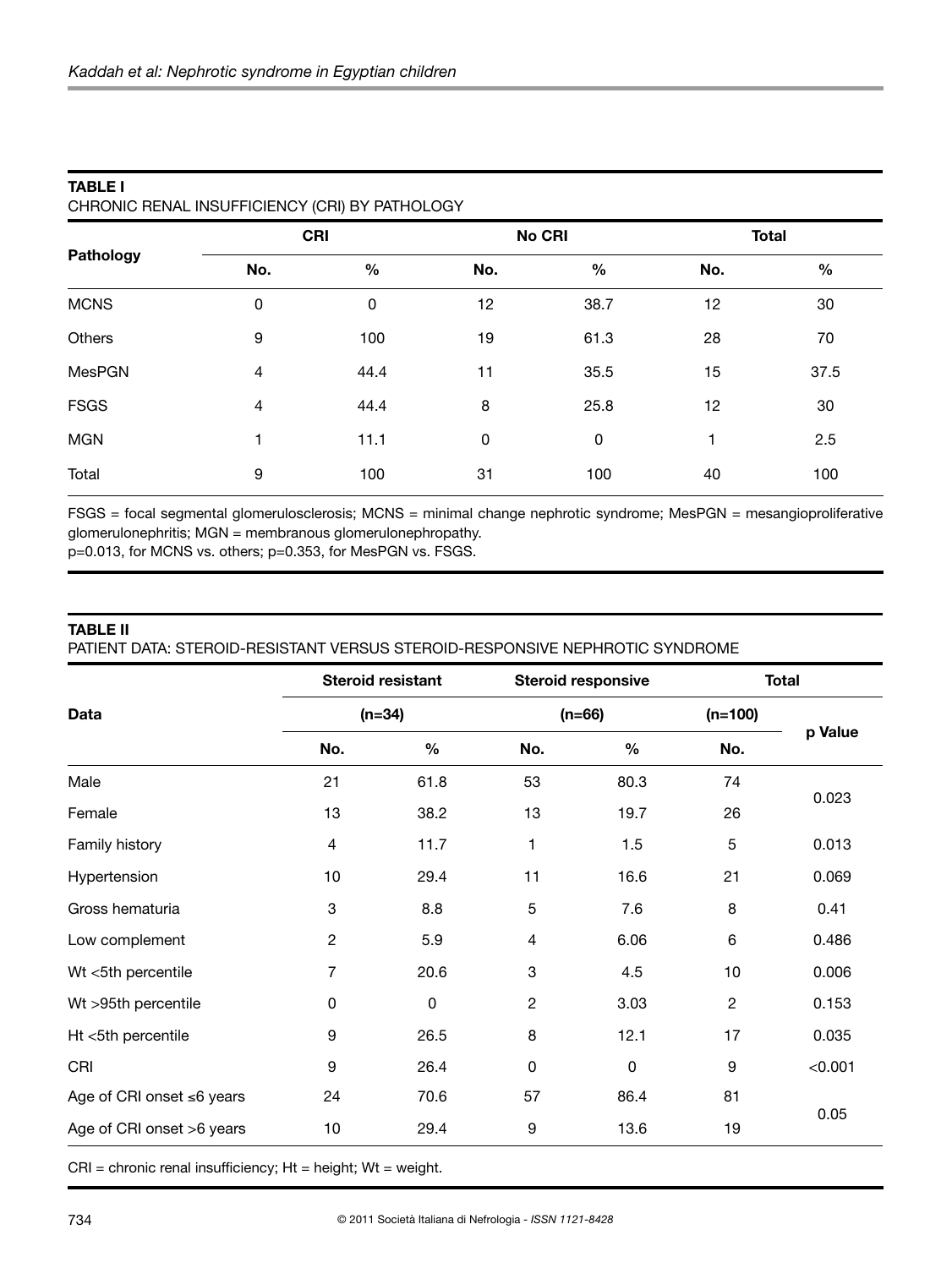When comparing data for SRNS patients versus steroidresponsive patients, there was a significantly higher percentage of females in the SRNS patient group (38.2% females vs. 19.7% males, p=0.023). Positive family history was significantly higher in the SRNS patients (p=0.013). Hypertension was more common in SRNS patients but did not reach statistical significance. SRNS patients were significantly more often below the 5th percentiles for weight and height at the time of study (Tab. II).

Regarding treatment of SRNS patients, cyclophosphamide (CYC) was used as first-line therapy in 32 patients, 12 of them (37.5%) showed a good response, and 20 (62.4%) showed no (16 patients, 50%) or partial (4 patients, 12.4%) response. The percentage of those resistance to CYC varied markedly with pathology. In MCNS (6 patients), 66.7% responded to treatment, while in MesPGN (11 patients), 36.4% showed complete and 18.2% showed partial response (p=0.6), in FSGS (11 patients) only 9.1% showed complete and 18.2% showed partial response (p=0.11). Cyclosporine was used as second-line treatment in 18 patients, 6 of them (33.3%) responded. In MCNS (2 patients), 50% showed complete and 50% showed partial response, in MesPGN (7 patients), 28.6% showed complete and 14.3% showed partial response (p=0.15), while in FSGS (8 patients), 37.5% showed complete and 50% showed partial response (p=0.6). Mycophenolate mofetil (MMF) was used as third-line treatment in 4 patients, 2 of whom showed no response and 2 showed a partial response. MMF was used as second-line treatment after CYC in 2 patients, 1 of whom responded and the other did not respond except after the use of cyclosporine. Thus one sixth of patients who used MMF (16.7%) showed a good response to treatment, 2 (33.3%) showed a partial response and 3 (50%) showed no response.

On the other hand, SDNS patients who did not respond well to levamisole therapy or relapsed while on high steroid dose were given CYC, cyclosporine or azathioprine. Sixteen patients received CYC, 13 of them (81.3%) showed a good response with stopping (or marked reduction) of steroids and 3 (18.7%) showed no improvement.

Eight SDNS patients received cyclosporine, and all of them (100%) showed a good response to treatment. Only 1 SDNS patient was given MMF, showing a good response.

Seventeen patients used azathioprine for SDNS, 10 patients (58.8%) showed marked improvement with the ability to stop or reduce the steroid dose remarkably, 2 patients (11.8%) showed partial improvement with moderate reduction in the steroid dose, and 5 patients (29.4%) showed no improvement.

# **Discussion**

As described in most studies (1-3, 6, 7), the childhood nephrotic syndrome has a male predominance (74% in our study). The mean age of disease onset was  $4.43 \pm 2.7$  years, with patients having onset of ≤6 years constituting 81% of patients. In other studies, the mean age of onset ranged from 4.6 to 5.4 years (1-3, 6), while the percentage of patients  $\leq 6$  years ranged from 46% to 79% (1, 4, 7, 8).

Although all patients were within normal weight and height percentiles at onset of disease, there were 17 patients below the 5th percentile for height at the time of the study, 11 of them had SRNS and 6 SDNS, probably resulting from prolonged steroid therapy and the chronic nature of the disease. Two of the SDNS patients had extreme obesity with weight in the >95th percentile. A study by Mattoo et al (3) showed similar effects of steroid therapy.

Steroid resistance in our patients after the initial prednisone therapy occurred in 34% of cases, and was thus higher than that in most other studies, in which steroid resistance ranged from 9.4% to 22% (3, 6, 7, 9). Although we are a referral tertiary care hospital, this alone can not explain this high incidence, as most of the patients were referred to the hospital before initiation of any therapy. Whether the high percentage of positive consanguinity (18% in our study) is the cause or not, needs to be investigated.

Positive family history (another sibling with NS) was present in 5 patients, of these 1 was an infrequent relapser and 4 had SRNS, 3 of them developed CRI and all had positively consanguineous parents. The incidence of positive family history was higher than in other studies (2% in Gulati et al (10), and it might have been even higher if we had included patients who had other relatives with NS. This high correlation with positive family history is also reported by Mattoo et al (3) in a study done in Saudi Arabia, who reported a 6% positive family history. This is probably due to the same cultural background in Egypt and Saudi Arabia.

There was a great variation in the histopathological results among different studies; this may be due to the difference in the indications for biopsy in different centers. In our study, MesPGN was the most common pathology, occurring in 37.5% of biopsies. MCNS and FSGS each occurred in 30% of biopsies, and only 2.5% (1 patient) had MGN. No biopsies showed membranoproliferative glomerulonephritis (MPGN). Ozkaya et al (1) found a high incidence of MPGN in their biopsies (34%); with FSGS in 23%; MCNS and MesPGN in only 19% and 17%, respectively; and 7% other pathologies. Also, studies from Nigeria (11) and New Zealand (2) reported a high incidence of MPGN in their patients. Similar to our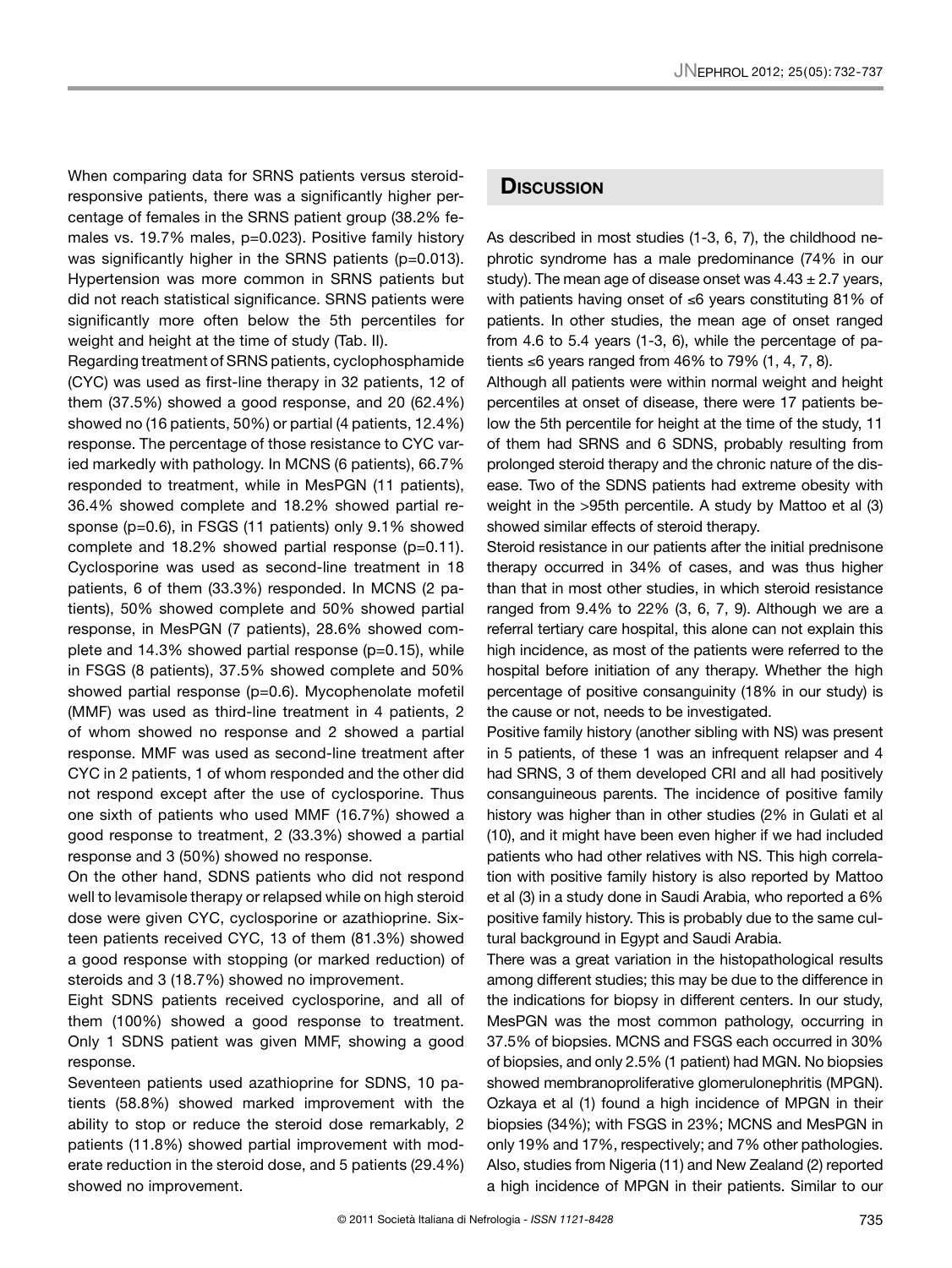results, the study from Saudi Arabia (3) showed no MPGN in their patients and only 2% with MGN. These differences may be related to environmental or ethnic factors.

In our study, female sex carried a significantly higher risk for the development of steroid resistance. This was similar to the results of Kari and Halawani, who found that 23 females and only 8 males were steroid resistant (12).

CYC had been the first-line treatment of SRNS and SDNS in our unit due to the higher cost of cyclosporine and the need for longer duration of therapy (though this trend has changed in recent years with more common use of cyclosporine in SDNS, especially with cyclosporine therapy now supported by the health insurance system, which covers all school and preschool children).

CYC achieved complete remission in 37.5% of SRNS patients and partial remission in 12.4%. Other studies (12-14) reported complete response in 25%-50% of cases when it was used as first-line therapy after steroids. Regarding cyclosporine, there was a 33.3% rate of complete responses, which is lower than in other studies (12, 13, 15), in which the response ranged from 53% to 75%. The percentage in our study may have been higher if cyclosporine had been used as first-line treatment in SRNS patients and not only as a second drug after failure of CYC therapy.

FSGS patients showed a much better response with cyclosporine, in comparison with CYC (87.5% partial and complete response with cyclosporine vs. 27.3% with CYC; p=0.009). In MCNS and MesPGN, both drugs showed similar results. The response of MesPGN in our study was lower than in other studies (13, 15), while that of MCNS and FSGS showed similar results. Regarding MMF, it was only used in

patients resistant to other immunosuppressives, and there was a low percentage of responsiveness in this study. This is in concordance with Gargah and Lakhoua (16) who reported that out of 6 patients with SRNS who were treated with MMF, only 1 patient achieved complete remission, and 1 patient partial remission. In a study by Kari and Halawani (12), MMF was also used as a last option, but it obtained remission in 40% of cases. Two studies performed in China (17, 18) reported a high total remission rate in the MMF group, of 66.6% and 62.5%, respectively, but both studies used MMF as first-line treatment.

Nine patients developed CRI (26% of those with SRNS). In the study by Kari and Halawani (12), only 10% of SRNS patients developed ESRD; however, they had a shorter followup duration, and they counted only patients who started regular hemodialysis. Four of our CRI patients had FSGS, meaning that 25% of FSGS patients developed CRI. Other studies (19-21) showed an incidence of 15.3%-32.4% of CRI in FSGS patients.

Financial support: None.

Conflict of interest statement: None declared.

Address for correspondence: Ahmed Kaddah 4 Petrolium Buildings Ahmed Orabi Street, Besides Tawfikia Club 002 Cairo, Egypt dr\_amaher@yahoo.com

# **References**

- 1. Ozkaya N, Cakar N, Ekim M, Kara N, Akkök N, Yalçinkaya F. Primary nephrotic syndrome during childhood in Turkey. Pediatr Int. 2004;46(4):436-438.
- 2. Simpson AK, Wong W, Morris MC. Paediatric nephrotic syndrome in Auckland, New Zealand. J Paediatr Child Health. 1998;34(4):360-362.
- 3. Mattoo TK, Mahmood MA, al-Harbi MS. Nephrotic syndrome in Saudi children: clinicopathological study of 150 cases. Pediatr Nephrol. 1990;4(5):517-519.
- 4. International Study of Kidney Disease in Children. Primary nephrotic syndrome in children: clinical significance of histopathologic variants of minimal change and of diffuse

mesangial hypercellularity. A report of the International Study of Kidney Disease in Children. Kidney Int. 1981;20(6): 765-771.

- 5. Gipson DS, Massengill SF, Yao L, et al. Management of childhood onset nephrotic syndrome. Pediatrics. 2009;124(2): 747-757.
- 6. Bircan Z, Yavuz Yilmaz A, Katar S, Vitrinel A, Yildirim M. Childhood idiopathic nephrotic syndrome in Turkey. Pediatr Int. 2002;44(6):608-611.
- 7. Zaki M, Helin I, Manandhar DS, Hunt MCJ, Khalil AF. Primary nephrotic syndrome in Arab children in Kuwait. Pediatr Nephrol. 1989;3(2):218-221 [discussion: 221].
- 8. Srivastava RN, Mayekar G, Anand R, Choudhry VP, Ghai OP, Tandon HD. Nephrotic syndrome in Indian children. Arch Dis Child. 1975;50(8):626-630.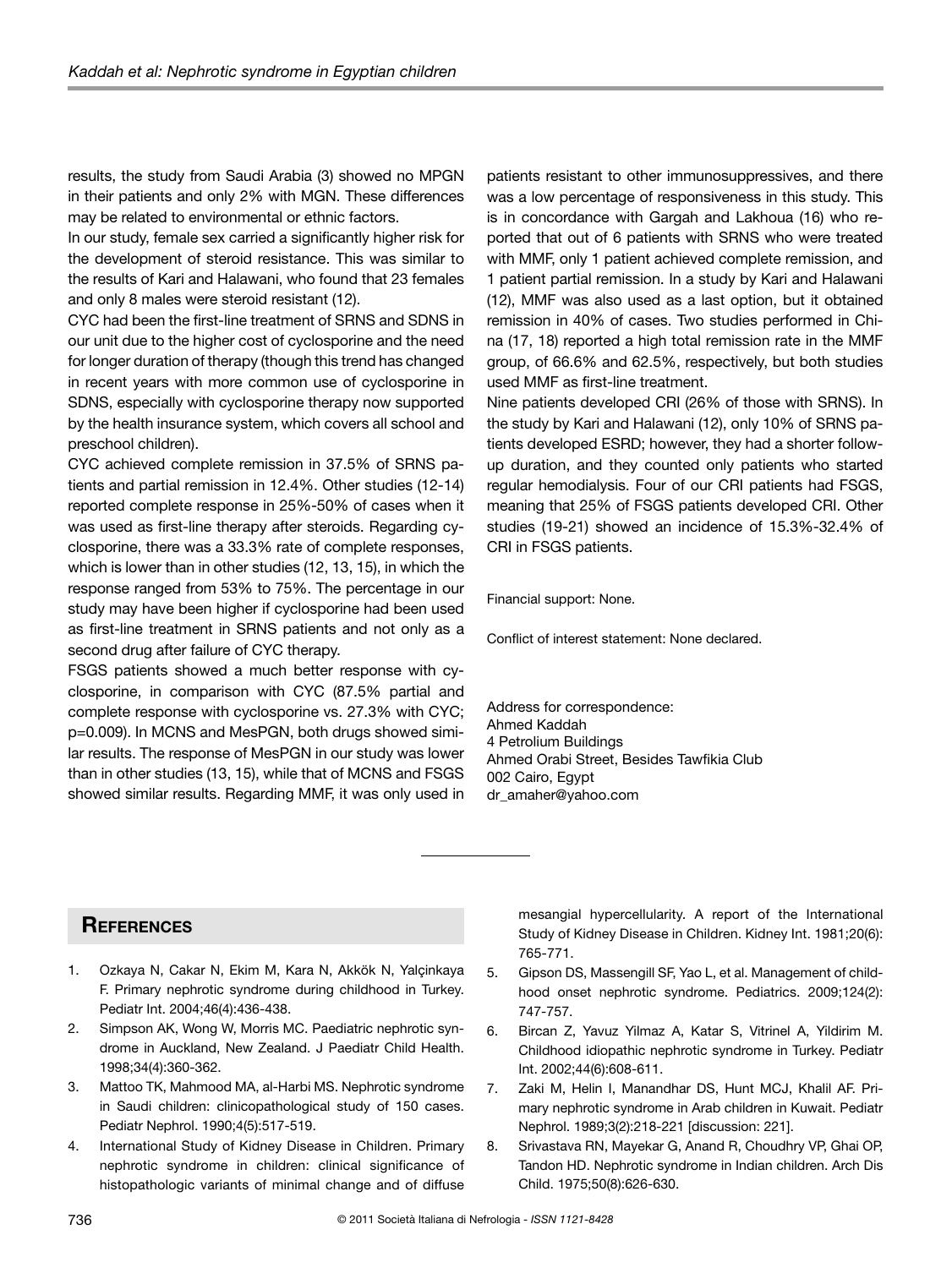- 9. Andenmatten F, Bianchetti MG, Gerber HA, et al. Outcome of idiopathic childhood nephrotic syndrome: a 20 year experience. Scand J Urol Nephrol. 1995;29(1):15-19.
- 10. Gulati S, Kher V, Sharma RK, Gupta A. Steroid response pattern in Indian children with nephrotic syndrome. Acta Paediatr. 1994;83(5):530-533.
- 11. Asinobi AO, Gbadegesin RA, Adeyemo AA, et al. The predominance of membranoproliferative glomerulonephritis in childhood nephrotic syndrome in Ibadan, Nigeria. West Afr J Med. 1999;18(3):203-206.
- 12. Kari JA, Halawani M. Treatment of steroid resistant nephrotic syndrome in children. Saudi J Kidney Dis Transpl. 2010;21(3):484-487.
- 13. Hafeez F, Ahmad TM, Anwar S. Efficacy of steroids, cyclosporin and cyclophosphamide in steroid resistant idiopathic nephrotic syndrome. J Coll Physicians Surg Pak. 2005;15(6):329-332.
- 14. Martinelli R, Pereira LJ, Silva OM, Okumura AS, Rocha H. Cyclophosphamide in the treatment of focal segmental glomerulosclerosis. Braz J Med Biol Res. 2004;37(9):1365- 1372. Published online August 24, 2004.
- 15. Hamasaki Y, Yoshikawa N, Hattori S, et al; Japanese Study Group of Renal Disease. Cyclosporine and steroid therapy in children with steroid-resistant nephrotic syndrome. Pediatr Nephrol. 2009;24(11):2177-2185.
- 16. Gargah TT, Lakhoua MR. Mycophenolate mofetil in treatment of childhood steroid-resistant nephrotic syndrome. J Nephrol. 2011;24(2):203-207.
- 17. Yi ZW, Wu XC, Xu H, et al. A prospective multicenter clinical control trial on treatment of refractory nephrotic syndrome with mycophenolate mofetil in children. Zhongguo Dang Dai Er Ke Za Zhi. 2008;10(5):575-578.
- 18. Li Z, Duan C, He J, et al. Mycophenolate mofetil therapy for children with steroid-resistant nephrotic syndrome. Pediatr Nephrol. 2010;25(5):883-888.
- 19. Sozeri B, Mir S, Mutlubas F, Sen S. The long-term results of pediatric patients with primary focal and segmental glomerulosclerosis. Saudi J Kidney Dis Transpl. 2010;21(1): 87-92.
- 20. Besbas N, Ozaltin F, Emre S, et al. Clinical course of primary focal segmental glomerulosclerosis (FSGS) in Turkish children: a report from the Turkish Pediatric Nephrology FSGS Study Group. Turk J Pediatr. 2010;52(3):255-261.
- 21. El-Refaey AM, Bakr A, Hammad A, et al. Primary focal segmental glomerulosclerosis in Egyptian children: a 10-year single-centre experience. Pediatr Nephrol. 2010;25(7):1369- 1373.

*Accepted: September 29, 2011*